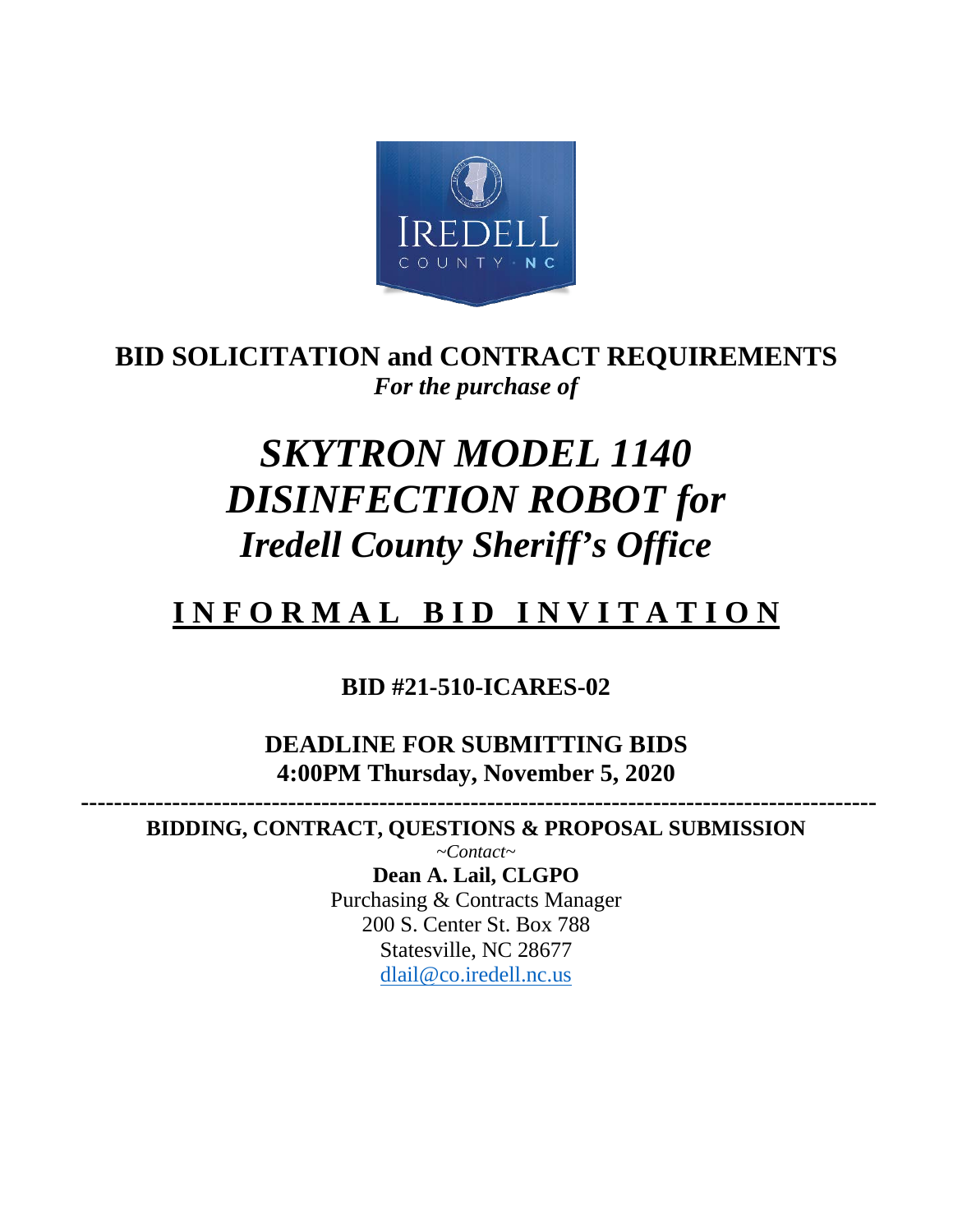# **CONTENTS**

#### **A. INTRODUCTION**

#### **B. GENERAL BID & DOCUMENT REQUIREMENTS**

**C. GENERAL CONTRACT TERMS AND CONDITIONS**

**D. REQUIRED FEDERAL TERMS AND CONDITIONS**

#### **E. BID SHEET AND CONTRACT TERMS ACCEPTANCE PAGE**

### **A. INTRODUCTION**

Iredell County is requesting informal bids for the provision of one (1) New SKYTRON Model 1140 Disinfection Robot meeting the requirements noted herein. Funds for this purchase are provided by Federal CARES Act and must follow all Federal, State and Local requirements. As per the Federal deadline related to CARES Act funding, deliveries are to be made prior to December 30, 2020 subject to the following US Treasury Guidance:

"*Given that it is not always possible to estimate with precision when a good or service will be needed, the touchstone in assessing the determination of need for a good or service during the covered period will be reasonableness at the time delivery or performance was sought, e.g., the time of entry into a procurement contract specifying a time for delivery. Similarly, in recognition of the likelihood of supply chain disruptions and increased demand for certain goods and services during the COVID-19 public health emergency, if a recipient enters into a contract requiring the delivery of goods or performance of services by December 30, 2020, the failure of a vendor to complete delivery or services by December 30, 2020, will not affect the ability of the recipient to use payments from the Fund to cover the cost of such goods or services if the delay is due to circumstances beyond the recipient's control."* 

Iredell County intends to award to a single bidder who provides the lowest overall bid meeting the requirements herein that is most advantageous to the County and reserves the right to accept or reject any or all bids or proposals and to award in the best interest of the County.

The purchase of product included in this bid solicitation will be made using CARES Act/COVID-19 Federal funding and is subject to all federal requirements for grants purchases. Therefore, purchases must follow all required federal conditions and submission of a signed bid proposal in response to this invitation to bid denotes acceptance of these conditions. Unsigned bid proposals or proposals made contingent upon acceptance of any other conditions will be deemed unresponsive to these bid requirements and may be rejected.

Bidders should be careful to submit a complete bid proposal. Bids will be evaluated based on a combination of criteria, with price being only one. Scopes of Work and equipment specifications will be used to evaluate product offered, installation, services, etc. Iredell County reserves the right to evaluate all bids, especially where there is a wide range in specifications, and make an award in the best interest of the County. Iredell County reserves the right to take exception to or waive any item in the bid.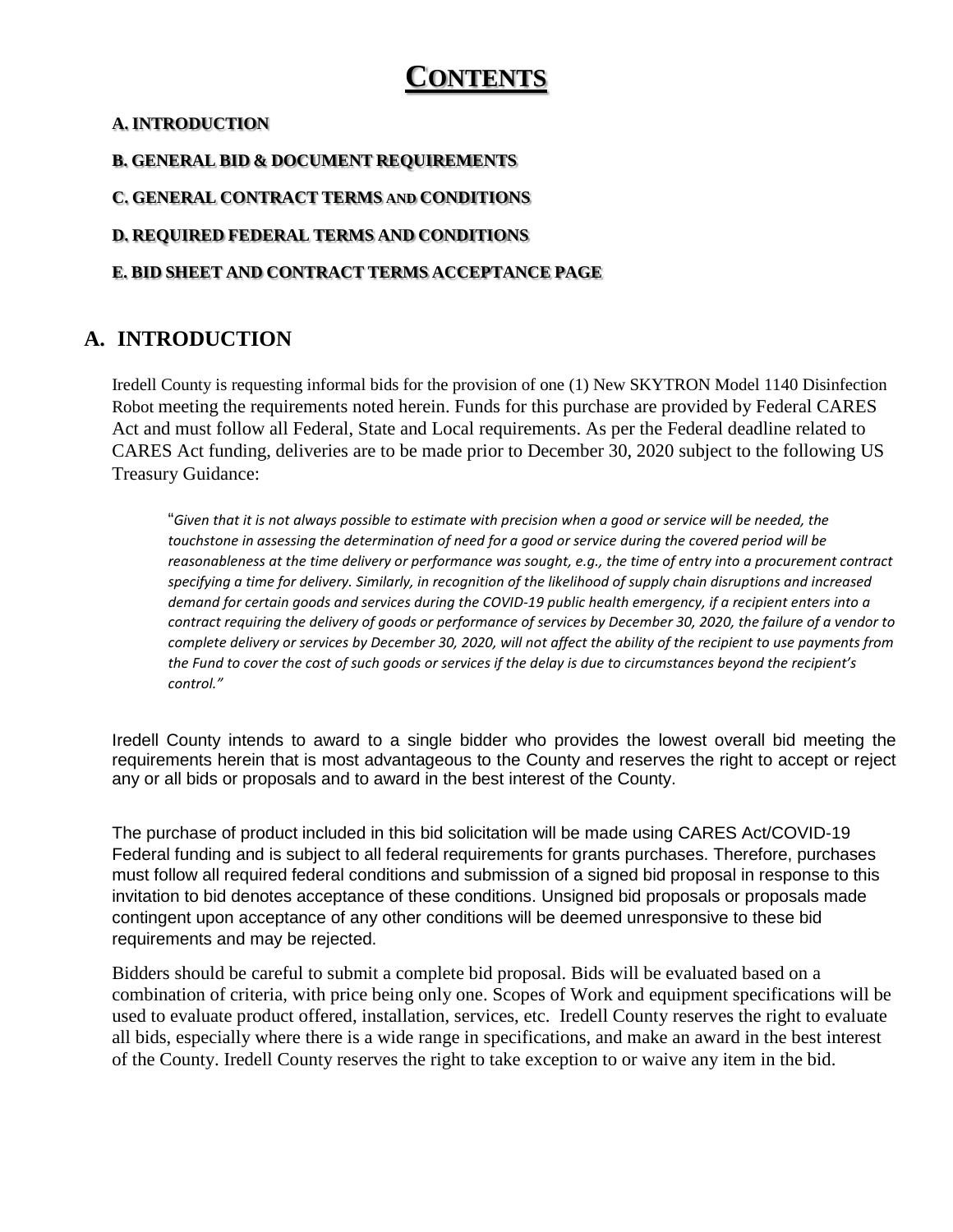## **B. GENERAL BID & DOCUMENT REQUIREMENTS**

All bidders submitting bids in relation to this request should familiarize themselves with the following general bid and contract terms and conditions. Bidders not in compliance with these documents subject their bid proposals to rejection. Bid proposals must be submitted complete with all required signed documents, final pricing, signature pages, copies of applicable license etc., at the time of submission. Iredell County will not request required information after bid opening and the lack thereof may subject a bid to rejection.

- 1. Iredell County Government does not discriminate on the basis of race, color, sex, national origin, religion, age, or disability. Any contractors or vendors who provide services, programs or goods for Iredell County are expected to fully comply with the County's non-discrimination policy.
- 2. **BID AND CONTRACT: Please Read Carefully:** Signed Proposals submitted in response to this Request for Bids will be evidence of acceptance of the terms and conditions contained herein and will make up the entirety of the contract to which Iredell County will be bound and will supersede, override and take precedence over any and all counter proposed terms and conditions presented in proposals and subsequent contracts. Proposals taking exception *may* be considered during the bid review process but will remain subject to rejection at the sole discretion of Iredell County in favor of any bid containing conditions more favorable to the County. Iredell County accepts no counter terms/conditions unless specifically agreed upon in writing by Iredell County prior to contract award. **Regardless**, proposals taking total exception to Iredell County's terms and conditions and this bid document will be considered nonresponsive to this bid request and rejected as such. Iredell County reserves the right to accept or reject any or all bid proposals and will exercise that right when reviewing proposals containing any counter-proposed terms and conditions not favorable to the County.
- 3. All bid proposals must be submitted on the included Bid Proposal and Terms Acceptance Sheets for the items to be bid on and clearly present the following information:
	- 1. Name of company, address, telephone number and contact name.
	- 2. Signed by an individual authorized to bind the company to a contract
	- 3. Statement indicating time from award/order to delivery

#### 4. **BID DELIVERY**: **Electronically transmitted bids will be accepted** and are encouraged.

EMAIL: Bids sent by email must be sent to [dlail@co.iredell.nc.us](mailto:dlail@co.iredell.nc.us) prior to the deadline time and date.

#### MAILING INSTRUCTIONS:

US POSTAL SERVICE: Address sealed bid envelope as shown below and mail in time to reach Purchasing agent by deadline. Enclose the fully executed original bid document and one copy in the mailing envelope. Address envelope as shown below.

HAND DELIVERY, COURIER, UPS, FEDEX, DHL or other carrier: Place the bid envelope (addressed as below) inside the carrier's envelope and address as below.

Bid Packages will be accepted up and until **4:00 PM Thursday, November 5, 2020**

| <b>DELIVERED BY US POSTAL SERVICE</b>  | DELIVERED BY ANY OTHER MEANS               |
|----------------------------------------|--------------------------------------------|
| BID#21-510-ICARES-02: Sheriff's Office | BID#21-510-ICARES-02: Sheriff's Office     |
| SKYTRON Mdl 1140 Disinfection Robot    | <b>SKYTRON Mdl 1140 Disinfection Robot</b> |
| <b>Iredell County</b>                  | <b>Iredell County</b>                      |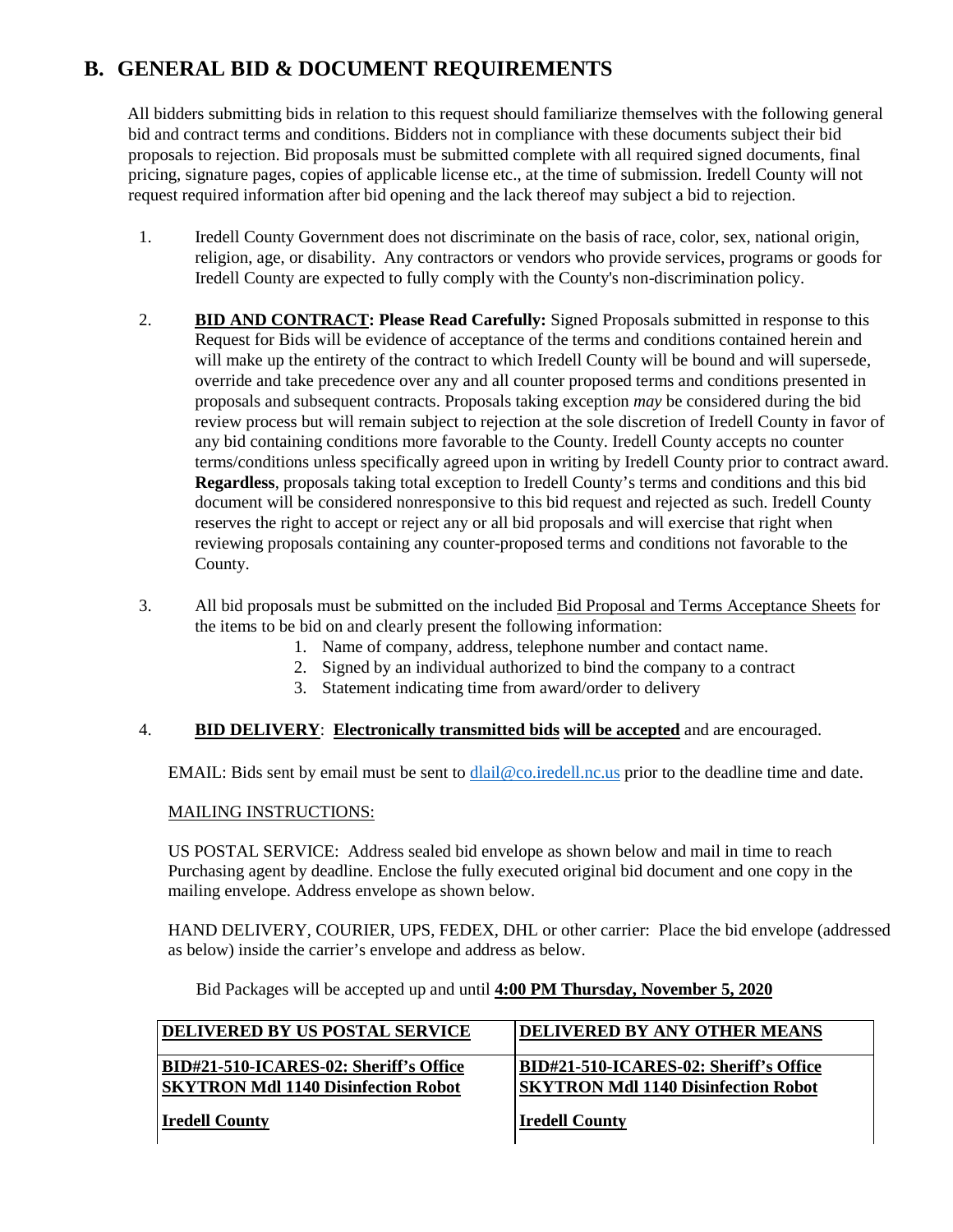| Attn: Purchasing & Contracts Manager |  |  |
|--------------------------------------|--|--|
| $P_{\cdot}$ $\Omega$ Rox 788         |  |  |

**Attn: Purchasing & Contracts Manager Attn: Purchasing & Contracts Manager**

**P.O. Box 788 200 South Center Street**

**Statesville, NC 28687 Statesville, NC 28687**

#### PROMPT DELIVERY OF BIDS TO PURCHASING MANAGER IS THE SOLE RESPONSIBILITY OF THE BIDDER. BIDS RECEIVED AFTER THE 4:00 PM BID DEADLINE, REGARDLESS OF REASON, CANNOT BE CONSIDERED.

- 15. Mailed bids or bids sent by any delivery service in that service's envelope must be included in a separate envelope clearly marked as above and placed inside the mailing envelope.
- 16. Iredell County shall not be held responsible for nor will it pay any costs or expense associated with the preparation or submission of a bid proposal submitted in response to this solicitation, such expenses and costs being the sole responsibility of the bidder. Nothing in this solicitation or any response submitted pursuant to shall obligate Iredell County to award a contract to a bidder.
- 17. Upon award, this document becomes the contract document for the noted project. In case of default of an awarded contractor, Iredell County may procure the articles and/or services from other sources and may hold the defaulting contractor responsible for any excess cost occasioned thereby.
- 18. PAYMENT TERMS: Payment terms are Net, not earlier or later than, 30 days after receipt of correct invoice or acceptance of goods, whichever is later. Iredell County is responsible for all payments to the contractor under the contract. Partial deliveries may be made. However, the County shall only be invoiced for amounts of goods actually delivered.

## **C. GENERAL CONTRACT TERMS AND CONDITIONS**

- 1. DEFAULT**:** In case of default by the awarded contractor, Iredell County may procure the articles or services from other sources and hold the bidder responsible for any excess cost occasioned thereby. In addition, in the event of default by the contractor under this contract, Iredell County may immediately terminate for cause all existing contracts between Iredell County and the vendor and de-bar the vendor from doing future business with the County. These in addition to any and all remedies provided by law.
- 2. All contracts are made under and shall be governed and construed in accordance with the laws of the State of North Carolina, where all matters, whether sounding in contract or tort, relating to its validity, construction, interpretation and enforcement shall be determined.
- 3. AFFIRMATIVE ACTION: The contractor will take affirmative action in complying with all Federal and State requirements concerning fair employment and employment of people with disabilities, and concerning the treatment of all employees without regard to discrimination by reason of race, color, religion, sex, national origin or disability.
- 4. CONDITION AND PACKAGING: Unless otherwise provided by special terms and conditions or specifications, it is understood and agreed that any item offered or shipped has not been sold or used for any purpose and shall be in new condition. All containers and packaging shall be suitable for handling, storage or shipment.
- 5. PATENT: The contractor shall hold and save Iredell County, its officers, agents and employees, harmless from liability of any kind, including costs and expenses, on account of any copyrighted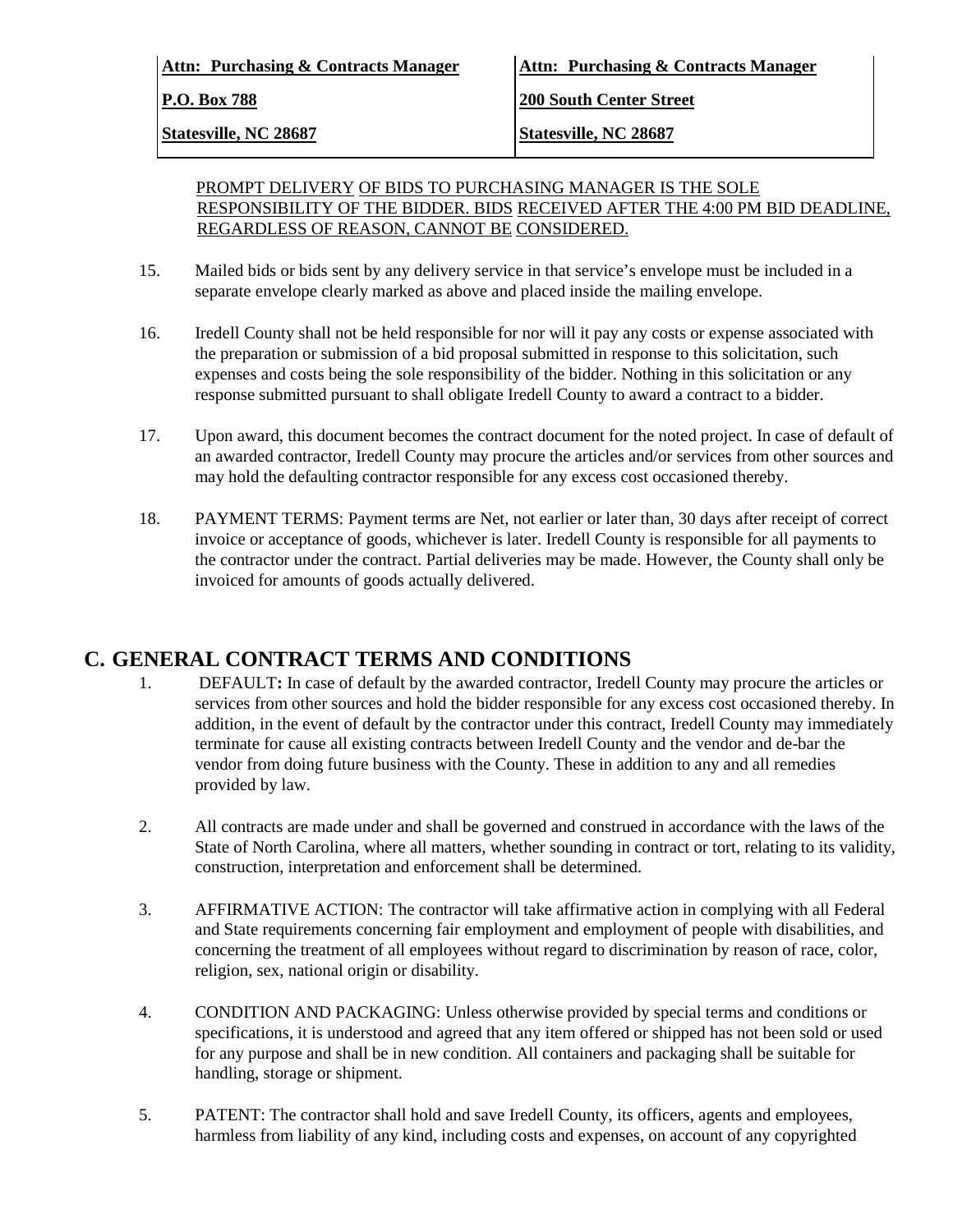material, patented or unpatented invention, articles, device or appliance manufactured or used in the performance of this contract, including use by the government.

6. ASSIGNMENT: No assignment of the contractor's obligations or the contractor's right to receive payment hereunder shall be permitted. However, upon written request approved by the issuing purchasing authority

and solely as a convenience to the contractor, Iredell County may:

a. Forward the contractor's payment check directly to any person or entity designated by the contractor, and

b. Include any person or entity designated by contractor as a joint payee on the contractor's payment check. In no event shall such approval and action obligate Iredell County to anyone other than the contractor and the contractor shall remain responsible for fulfillment of all contract obligations.

- 7. GENERAL INDEMNITY: The contractor shall hold and save Iredell County, its officers, agents, and employees, harmless from liability of any kind, including all claims and losses accruing or resulting to any other person, firm, or corporation furnishing or supplying work, services, materials, or supplies in connection with the a firm, or corporation that may be injured or damaged by the contractor in the performance of this contract and that are attributable to the negligence or intentionally tortious acts of the contractor provided that the contractor is notified in writing within 30 days that Iredell County has knowledge of such claims. The contractor represents and warrants that it shall make no claim of any kind or nature against Iredell County's agents who are involved in the delivery or processing of contractor goods to Iredell County. The representation and warranty in the preceding sentence shall survive the termination or expiration of this contract.
- 8. E-VERIFY: E-Verify is the federal E-Verify program operated by the United States Department of Homeland Security used to verify the work authorization of newly hired employees pursuant to federal law. Article 2,

Chapter 64 of the North Carolina General Statutes requires that all employers doing business in the state of North Carolina, who employ 25 or more employees in this State, use E-verify to verify the work status of newly hired employees. North Carolina General Statute 153A-449, as amended, states "No county may enter into a contract unless the contractor and the contractor's subcontractors comply with the requirements of Article 2 of Chapter 64 of the General Statutes." Therefore any contractor who employs 25 or more employees, or who engages a subcontractor who employs 25 or more employees, and enters into a contract with the County, must comply with N.C.G.S. § 64-25, *et seq*.

The contractor and/or vendor acknowledges that payment by the County is conditioned upon the contractor's, or its subcontractor's, compliance with Article 2 of Chapter 64. Failure to comply may render any contract with the County void and unenforceable.

9. IRAN Divestment Act (N.C.G.S. 147 Article 6E): During the 2015 legislative session, the North Carolina General Assembly enacted the Iran Divestment Act [\(S.L. 2015-118; SB455\)](http://www.ncleg.net/Sessions/2015/Bills/Senate/HTML/S455v5.html) ("the Act") which prohibits state agencies and local governments from entering into contracts with entities that the North Carolina State Treasurer has determined are engaged in certain investment activities in the Iranian energy sector.

The Act requires the State Treasurer's Office to publish a list of entities it has identified as investing in the Iranian energy sector and update the list every 180 days. This list can be found at [https://www.nctreasurer.com/inside-the-department/OpenGovernment/Pages/Iran-Divestment-Act-](https://www.nctreasurer.com/inside-the-department/OpenGovernment/Pages/Iran-Divestment-Act-Resources.aspx)[Resources.aspx.](https://www.nctreasurer.com/inside-the-department/OpenGovernment/Pages/Iran-Divestment-Act-Resources.aspx) An entity identified on the Treasurer's list (called the "Final Divestment List") is prohibited from contracting with state agencies and local governments. Local governments and state agencies must require entities with which they contract to certify that the entity not included on the Final Divestment List. In addition, all entities contracting with the State and local governments are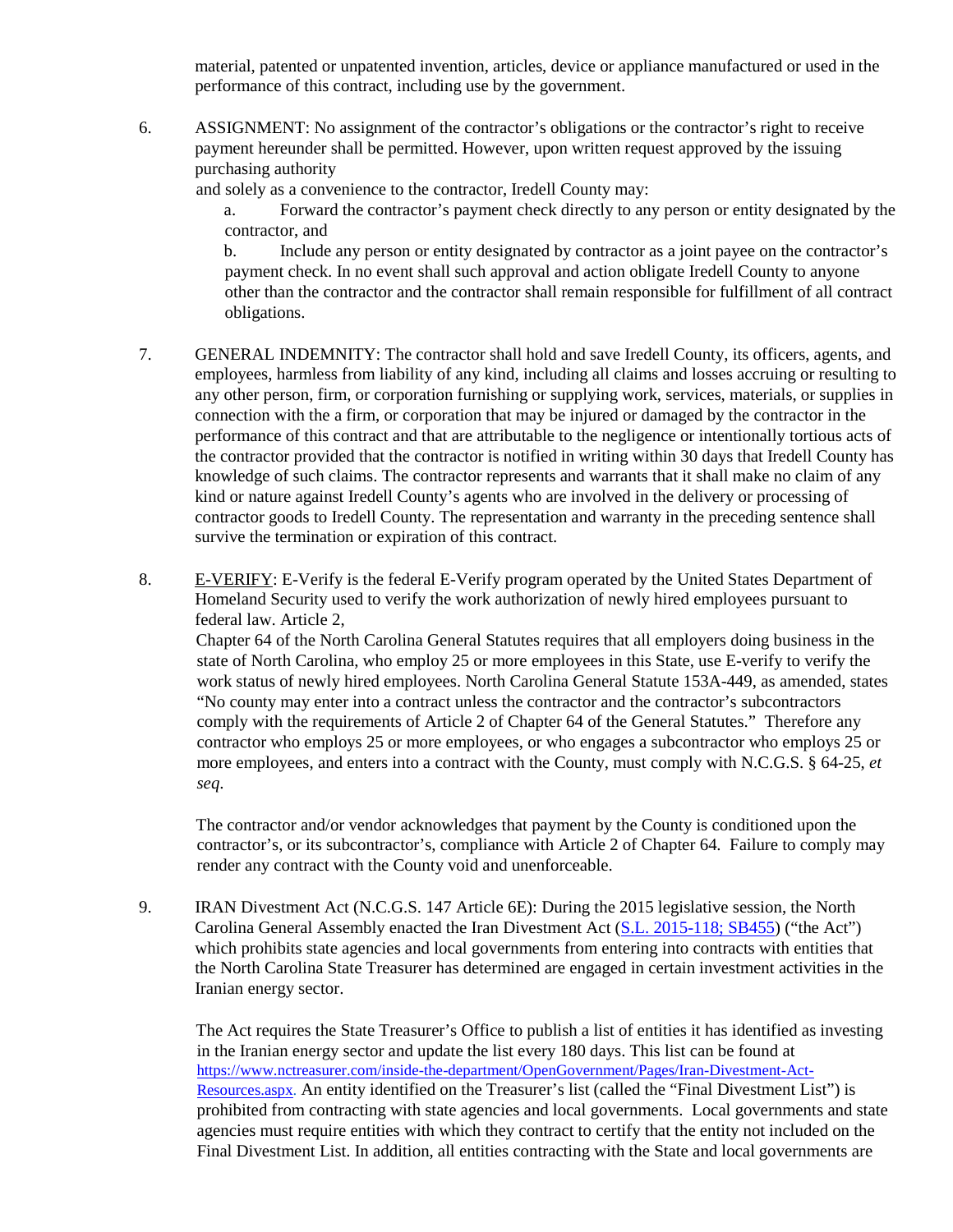prohibited from subcontracting with any entity included on the Final Divestment List. Contracts entered into with an entity included on the Final Divestment List are rendered void by operation of the statute.

Submission of a signed Bid in response to this solicitation indicates contractor's understanding of the requirements of this act and will serve as certification by the individual signing that the entity is not included on the Final Divestment List and they are prohibited from subcontracting with any entity included on the Final Divestment List. Any contract entered into with an entity included on the Final Divestment List is void and government entities in North Carolina are not authorized to issue payment for such a contract.

10. **Divestment From Companies Boycotting Israel Act** (NC G.S. 147, Article 6G) prohibits state agencies and local governments from entering into contracts costing over \$1,000.00 with any entity that the North Carolina State Treasurer has determined boycotts or is involved in a boycott of Israel.

The Article requires the State Treasurer's Office to publish a list of entities it has determined boycotts or is involved in a boycott of Israel and update the list at least annually. An entity identified on the Treasurer's list (called the "Final Divestment List") is prohibited from contracting with state agencies and local governments. Contracts entered into with an entity included on the Final Divestment List are rendered void by operation of the statute.

### **D. FEDERAL REQUIRED CONTRACT CLAUSES**

#### **!IMPORTANT NOTE! The clauses below may not be modified or deleted under any circumstance. These are required contract clauses mandated by the Federal Government as pertaining to the use of grant funds.**

This Contract will be funded in whole or in part with federal funding. As such, federal laws, regulations, policies and related administrative practices apply to this Contract. The most recent of such federal requirements, including any amendments made after the execution of this Contract shall govern the Contract, unless the federal government determines otherwise. The Contractor is responsible for complying with all applicable provisions, updates or modifications that occur in the future relating to these clauses.

To the extent possible, the federal requirements contained in the most recent version of the Uniform Administrative Requirements for federal awards (Uniform Rules) codified at 2.CFR Part 200, including any certifications and contractual provisions required by any federal statutes or regulation referenced therein to be included in this contract are deemed incorporated into this contract by reference and shall be incorporated into any sub-agreement or subcontract executed by the Contractor pursuant to its obligations under this Contract. The Contractor and its sub-contractors, if any, hereby represent and covenant that they have complied and shall comply in the future with the applicable provisions of the original contract then in effect and with all applicable federal, state, and local laws, regulations, and rules and local policies and procedures, as amended from time to time, relating to Work to be performed under this Contract.

#### **1. Drug Free Workplace Requirements**

Drug-free workplace requirements in accordance with Drug Free Workplace Act of 1988 (Pub 100-690, Title V, Subtitle D). All contractors entering into federal funded contracts over \$100,000 must comply with Federal Drug Free workplace requirements as Drug Free Workplace Act of 1988.

#### **2. Contractor Compliance**

The Contractor shall comply with all uniform administrative requirements, cost principles, and audit requirement for federal awards.

#### **3. Conflict of Interest**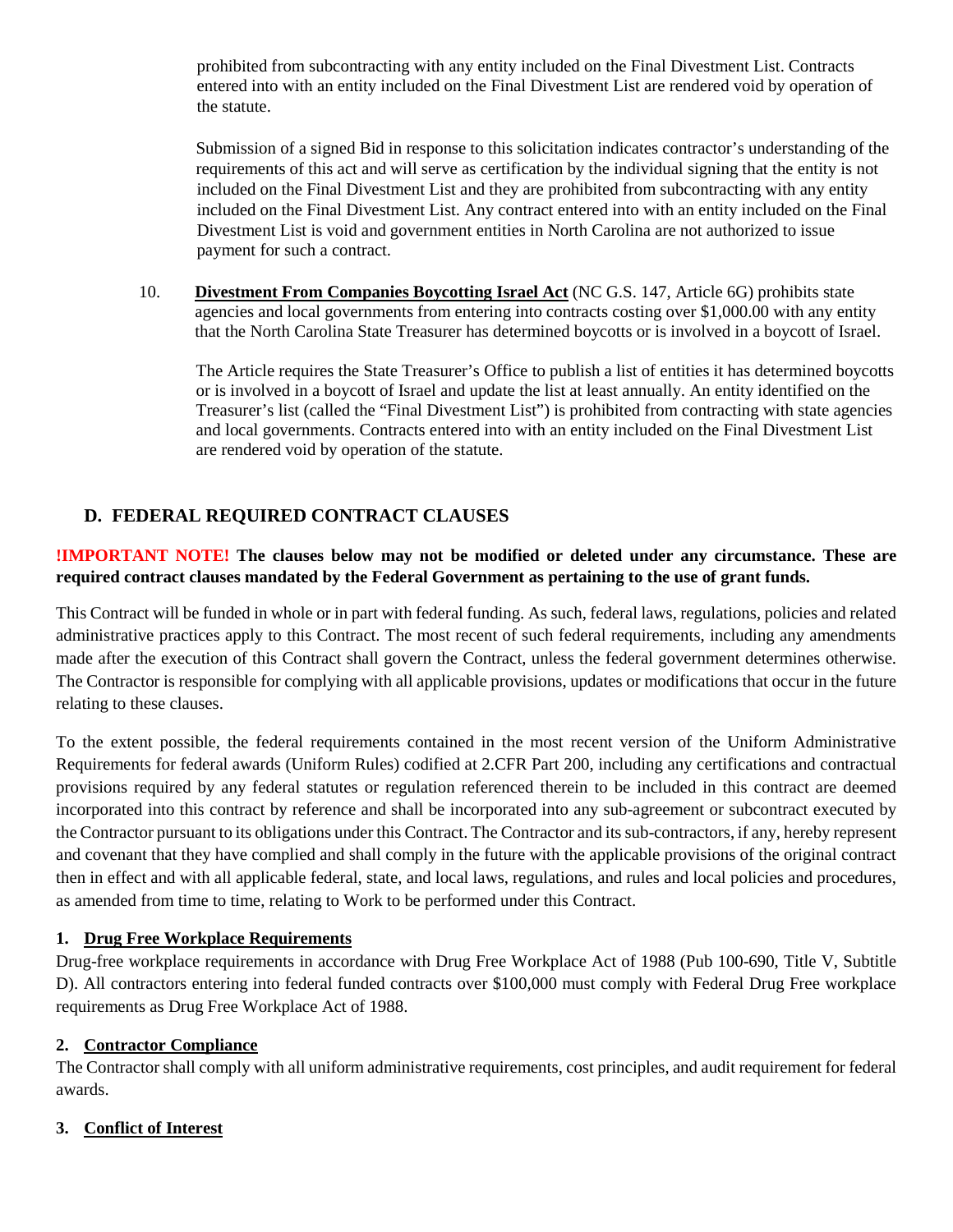The Contractor must disclose in writing any potential conflict of interest to the County of Iredell or pass through entity in accordance with federal policy.

#### **4. Mandatory Disclosures**

The Contractor must disclose in writing all violations of federal criminal law involving fraud, bribery, or gratuity violations potentially affecting the federal award. **Energy Conservation** The Contractor and Subcontractors agrees to comply with the mandatory standards and policies relating to energy efficiency which are contained in the state energy conservation plan issued in compliance with the Energy Policy and Conservation Act, 42 U.S.C. § 6321, et seq.

#### **5. Clean Air Act and The Federal Water Pollution Control Act**

#### **Clean Air Act:**

(1) The contractor agrees to comply with all applicable standards, orders or regulations issued pursuant to the Clean Air Act, as amended, 42 U.S.C. § 7401 et seq.

**(2)** The contractor agrees to report each violation to the County and understands and agrees that the County will, in turn, report each violation as required to assure notification to the Federal Emergency Management Agency, and the appropriate Environmental Protection Agency Regional Office.

**(3)** The contractor agrees to include these requirements in each subcontract exceeding \$150,000 financed in whole or in part with Federal assistance provided by FEMA.

#### **Federal Water Pollution Control Act:**

**(1)** The contractor agrees to comply with all applicable standards, orders, or regulations issued pursuant to the Federal Water Pollution Control Act, as amended, 33 U.S.C. 1251 et seq.

**(2)** The contractor agrees to report each violation to the County and understands and agrees that the County will, in turn, report each violation as required to assure notification to the Federal Emergency Management Agency, and the appropriate Environmental Protection Agency Regional Office.

**(3)** The contractor agrees to include these requirements in each subcontract exceeding \$150,000 financed in whole or in part with Federal assistance provided by FEMA.

#### **6. Access to Records and Reports**

The following access to records requirements applies to this contract:

**(1)** The Contractor agrees to provide the County, the Grant Administrator, the Comptroller General of the United States, or any of their authorized representatives access to any books, documents, papers, and records of the Contractor which are directly pertinent to this contract for the purposes of making audits, examinations, excerpts, and transcriptions.

**(2)** The Contractor agrees to permit any of the foregoing parties to reproduce by any means whatsoever or to copy excerpts and transcriptions as reasonably needed.

**(3)** The Contractor agrees to provide the FEMA Administrator or his authorized representatives access to construction or other work sites pertaining to the work being completed under the contract.

**(4)** In compliance with the Disaster Recovery Act of 2018, the County and the Contractor acknowledge and agree that no language in this contract is intended to prohibit audits or internal reviews by the Grant Administrator or the Comptroller General of the United States.

#### **7. No Obligation by Federal Government**

The Federal Government is not a party to this contract and is not subject to any obligations or liabilities to the non-Federal entity, contractor, or any other party pertaining to any matter resulting from the contract.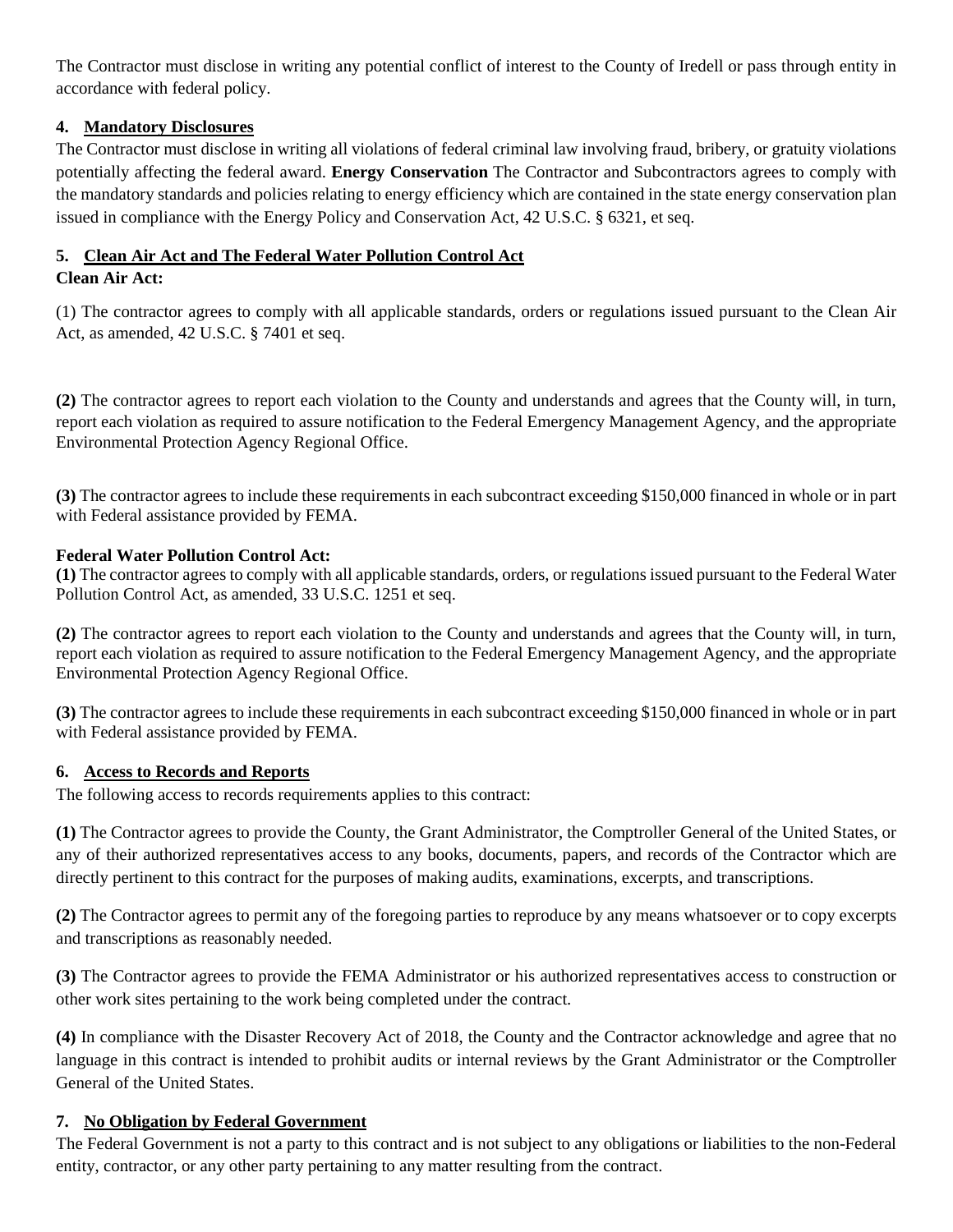#### **8. Program Fraud and False or Fraudulent Statements or Related Acts**

The Contractor acknowledges that 31 U.S.C. Chap. 38 (Administrative Remedies for False Claims and Statements) applies to the Contractor's actions pertaining to this contract.

#### **9. Changes**

Any change in the contract cost, modification, change order, or constructive change must be allowable, allocable, within the scope of its funding, grant or cooperative agreement, and reasonable for the completion of project scope. All changes and/or amendments to the contract will be outlined in detail, formalized in writing, and signed by the authorized representative of each party. Contractor's failure to do so shall constitute a material breach of the contract.

#### **10. Termination**

**(1)** *Termination Without Cause*. The County may immediately terminate this Agreement at any time without cause by giving 30 days' written notice to the Contractor.

**(2)** *Termination for Default by Either Party*. By giving written notice to the other party, either party may terminate this Agreement upon the occurrence of one or more of the following events:

The other party violates or fails to perform any covenant, provision, obligation, term or condition contained in this Agreement, provided that, unless otherwise stated in this Agreement, such failure or violation shall not be cause for termination if both of the following conditions are satisfied: (i) such default is reasonably susceptible to cure; and (ii) the other party cures such default within thirty (30) days of receipt of written notice of default from the non-defaulting party; or

The other party attempts to assign, terminate or cancel this Agreement contrary to the terms hereof; or

The other party ceases to do business as a going concern, makes an assignment for the benefit of creditors, admits in writing its inability to pay debts as they become due, files a petition in bankruptcy or has an involuntary bankruptcy petition filed against it (except in connection with a reorganization under which the business of such party is continued and performance of all its obligations under this Agreement shall continue), or if a receiver, trustee or liquidator is appointed for it or any substantial part of other party's assets or properties.

Any notice of default pursuant to this Section shall identify and state the party's intent to terminate this Agreement if the default is not cured within the specified period.

**(3)** *Additional Grounds for Default Termination by the County.* By giving written notice to the Contractor, the County may also terminate this Agreement upon the occurrence of one or more of the following events (which shall each constitute grounds for termination without a cure period and without the occurrence of any of the other events of default previously listed):

The Contractor makes or allows to be made any material written misrepresentation or provides any materially misleading written information in connection with this Agreement, Contractor's Proposal, or any covenant, agreement, obligation, term or condition contained in this Agreement; or

The Contractor takes or fails to take any action which constitutes grounds for immediate termination under the terms of this Agreement, including but not limited to failure to obtain or maintain the insurance policies and endorsements as required by this Agreement, or failure to provide the proof of insurance as required by this Agreement.

**(4)** *Cancellation of Orders and Subcontracts*. In the event this Agreement is terminated by the County for any reason prior to the end of the term, the Contractor shall upon termination immediately discontinue all service in connection with this Agreement and promptly cancel all existing orders and subcontracts, which are chargeable to this Agreement. As soon as practicable after receipt of notice of termination, the Contractor shall submit a statement to the County showing in detail the services performed under this Agreement to the date of termination.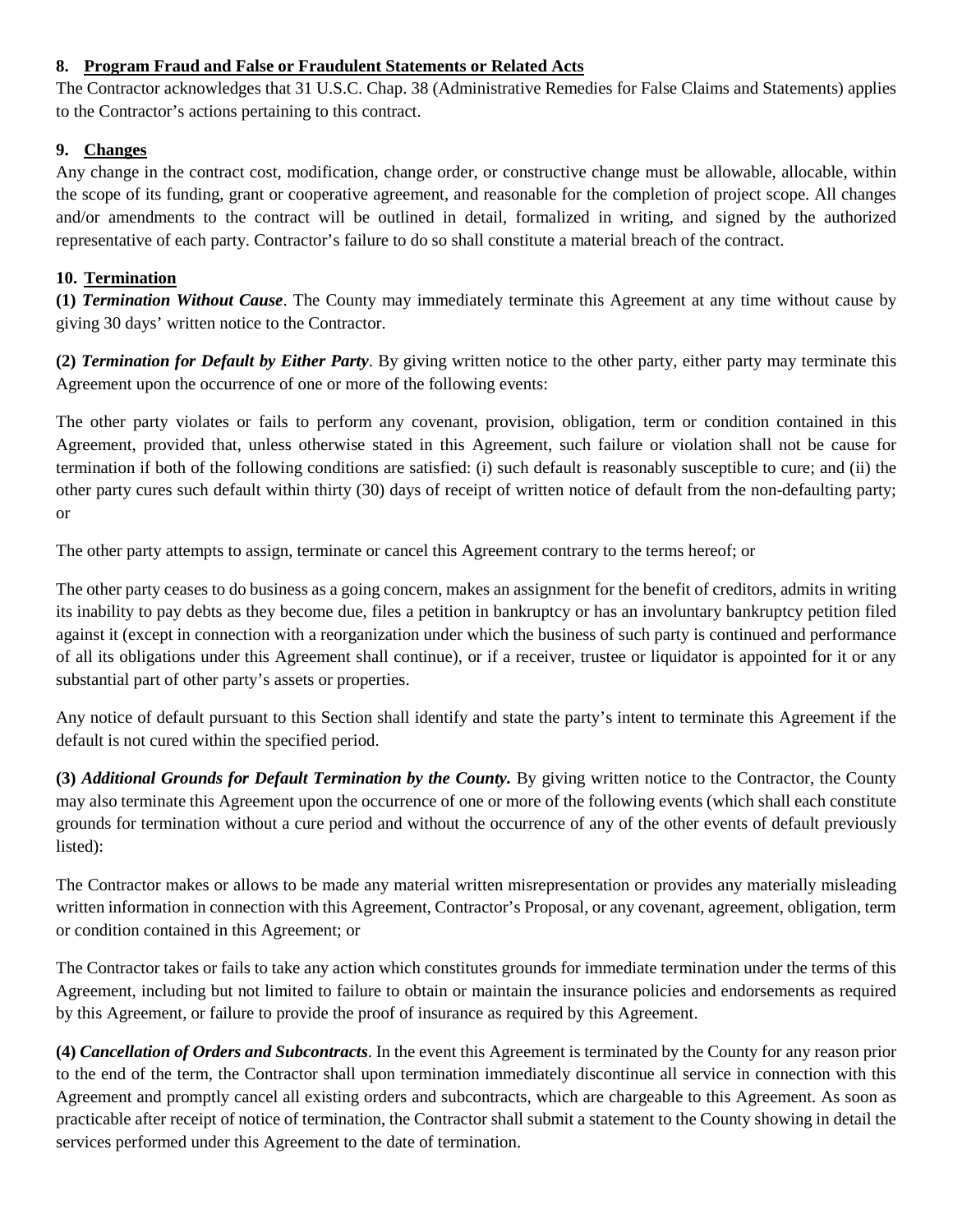**(5)** *No Effect on Taxes, Fees, Charges, or Reports*. Any termination of the Agreement shall not relieve the Contractor of the obligation to pay any fees, taxes or other charges then due to the County, nor relieve the Contractor of the obligation to file any daily, monthly, quarterly or annual reports covering the period to termination nor relieve the Contractor from any claim for damages previously accrued or then accruing against the Contractor.

**(6)** *Obligations Upon Expiration or Termination.* Upon expiration or termination of this Agreement, the Contractor shall promptly (a) return to the County all computer programs, files, documentation, data, media, related material and any other recording devices, information, or compact discs that are owned by the County; (b) deliver to the County all Work Product; (c) allow the County or a new vendor access to the systems, software, infrastructure, or processes of the Contractor that are necessary to migrate the Services to a new vendor; and (d) refund to the County all pre-paid sums for Products or Services that have been cancelled and will not be delivered.

**(7)** *No Suspension*. In the event that the County disputes in good faith an allegation of default by the Contractor, notwithstanding anything to the contrary in this Agreement, the Contractor agrees that it will not terminate this Agreement or suspend or limit the delivery of Products or Services or any warranties or repossess, disable or render unusable any Software supplied by the Contractor, unless (i) the parties agree in writing, or (ii) an order of a court of competent jurisdiction determines otherwise.

**(8)** *Authority to Terminate*. The County Manager or their designee is authorized to terminate this Agreement on behalf of the County.

**(9)** *Audit.* During the term of the Agreement and for a period of one (1) year after termination or expiration of this Agreement for any reason, the County shall have the right to audit, either itself or through a third party, all books and records (including but not limited to the technical records) and facilities of the Contractor necessary to evaluate Contractor's compliance with the terms and conditions of the Agreement or the County's payment obligations. The County shall pay its own expenses, relating to such audits, but shall not have to pay any expenses or additional costs of the Contractor. However, if noncompliance is found that would have cost the County in excess of \$5,000 but for the audit, then the Contractor shall be required to reimburse the County for the cost of the audit.

#### **11. Remedies**

**(1) Liquidated Damages**: The County and the Contractor acknowledge and agree that the County may incur costs if the Contractor fails to meet the delivery times set forth in the Request for Proposal for the Products and Services. The parties further acknowledge and agree that: (a) the County may be damaged by such failures, including loss of goodwill and administrative costs; but that (b) the costs that the County might reasonably be anticipated to accrue as a result of such failures are difficult to ascertain due to their indefiniteness and uncertainty. Accordingly, the Contractor agrees to pay liquidated damages at the rates set forth in the Request for Proposal (if applicable). The parties agree that the liquidated damages set forth in the Request for Proposal shall be the County's exclusive remedy for loss of goodwill and administrative costs, attributable to a failure by the Contractor to meet such delivery times, but shall not be the remedy for the cost to cover or other direct damages.

**(2) Right to Cover**: If the Contractor fails to meet any completion date or resolution time set forth in this Agreement (including the Exhibits), and it fails to cure such default within one (1) business day after receiving written notice from the County of such failure, the County may take any of the following actions with or without terminating this Agreement, and in addition to and without limiting any other remedies it may have:

Employ such means as it may reasonably deem advisable and appropriate to perform itself or obtain the Services from a third party until the matter is resolved and the Contractor is again able to resume performance under this Agreement; and

Deduct any and all reasonable expenses incurred by the County in obtaining or performing the Services from any money then due or to become due the Contractor and, should the County's reasonable cost of obtaining or performing the services exceed the amount due the Contractor, collect the difference from the Contractor.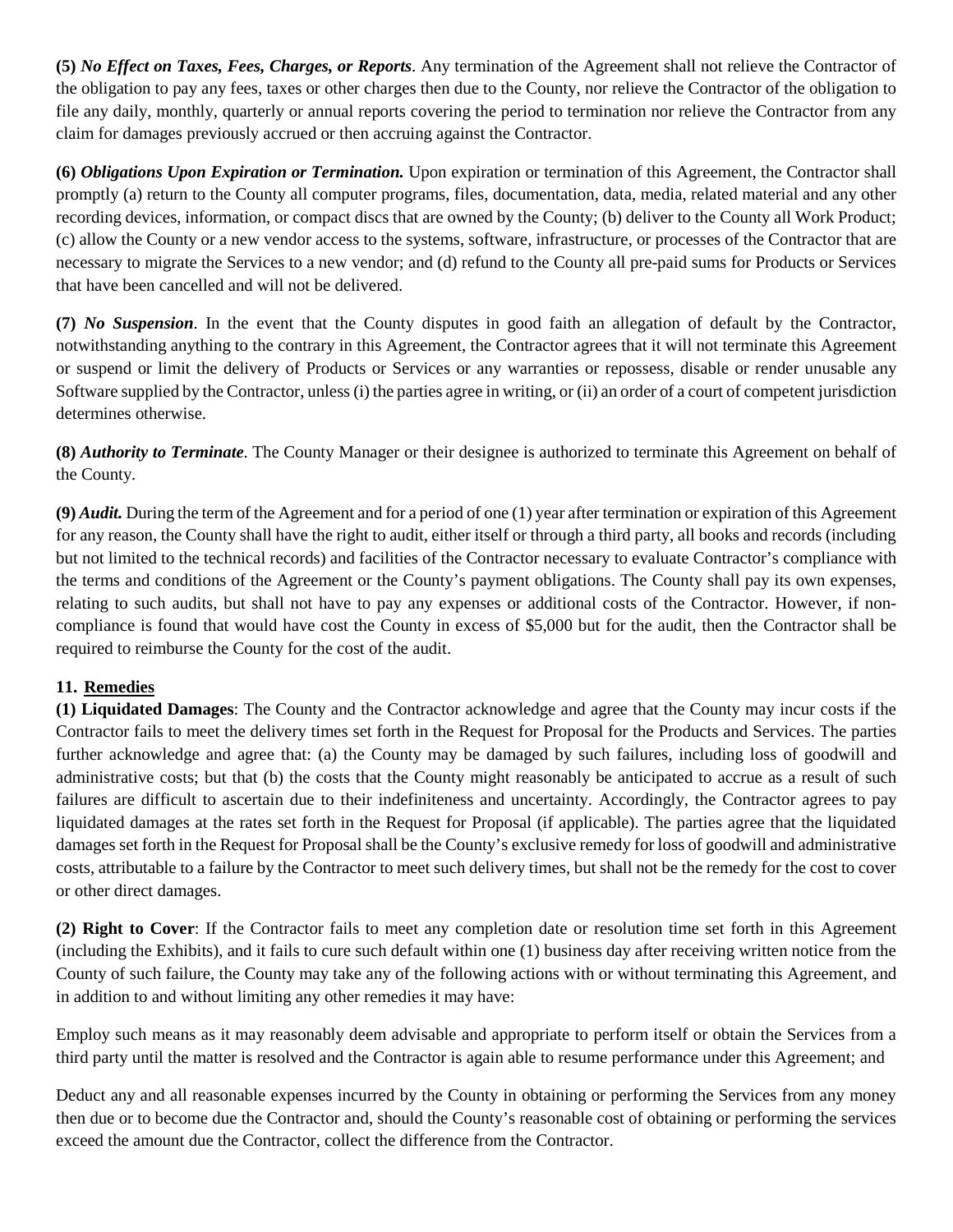**(3) Right to Withhold Payment**. If the Contractor materially breaches any provision of this Agreement, the County shall have a right to withhold all payments due to the Contractor with respect to the services that are the subject of such breach until such breach has been fully cured.

**(4) Specific Performance and Injunctive Relief**. The Contractor agrees that due to the potential impact on public health, monetary damages may not be an adequate remedy for the Contractor's failure to provide the Services required by this Agreement, and monetary damages may not be the equivalent of the performance of such obligation. Accordingly, the Contractor hereby agrees that the County may seek an order granting specific performance of such obligations of the Contractor in a court of competent jurisdiction in Iredell County, North Carolina. The Contractor further consents to the County seeking injunctive relief (including a temporary restraining order) to assure performance in the event the Contractor breaches the Agreement in any material respect.

**(5) Setoff.** Each party shall be entitled to setoff and deduct from any amounts owed to the other party pursuant to this Agreement all damages and expenses incurred as a result of the other party's breach of this Agreement, following any applicable cure periods, and provided such party has given notice of its intention to apply a setoff prior to making the payment deduction, together with documentary evidence demonstrating that such party has actually incurred the damages and/or expenses being setoff.

**(6) Other Remedies**. Except as specifically set forth in the main body of this Agreement, the remedies set forth above shall be deemed cumulative and not exclusive and may be exercised successively or concurrently, in addition to any other available remedy

#### **12. Debarment and Suspension**

**(1)** This contract is a covered transaction for purposes of 2 C.F.R. pt. 180 and 2 C.F.R. pt. 3000. As such, the contractor is required to verify that none of the contractor's principals (defined at 2 C.F.R. § 180.995) or its affiliates (defined at 2 C.F.R. § 180.905) are excluded (defined at 2 C.F.R. § 180.940) or disqualified (defined at 2 C.F.R. § 180.935).

**(2)** The contractor must comply with 2 C.F.R. pt. 180, subpart C and 2 C.F.R. pt. 3000, subpart C, and must include a requirement to comply with these regulations in any lower tier covered transaction it enters into.

**(3)** This certification is a material representation of fact relied upon by the County. If it is later determined that the contractor did not comply with 2 C.F.R. pt. 180, subpart C and 2 C.F.R. pt. 3000, subpart C, in addition to remedies available to County, the Federal Government may pursue available remedies, including but not limited to suspension and/or debarment.

**(4)** The bidder or proposer agrees to comply with the requirements of 2 C.F.R. pt. 180, subpart C and 2 C.F.R. pt. 3000, subpart C while this offer is valid and throughout the period of any contract that may arise from this offer. The bidder or proposer further agrees to include a provision requiring such compliance in its lower tier covered transactions.

#### **13. Equal Employment Opportunity**

During the performance of this contract, the Contractor agrees as follows:

**(1)** The contractor will not discriminate against any employee or applicant for employment because of race, color, religion, sex, sexual orientation, gender identity, or national origin. The contractor will take affirmative action to ensure that applicants are employed, and that employees are treated during employment without regard to their race, color, religion, sex, sexual orientation, gender identity, or national origin. Such action shall include, but not be limited to the following:

Employment, upgrading, demotion, or transfer; recruitment or recruitment advertising; layoff or termination; rates of pay or other forms of compensation; and selection for training, including apprenticeship. The contractor agrees to post in conspicuous places, available to employees and applicants for employment, notices to be provided setting forth the provisions of this nondiscrimination clause.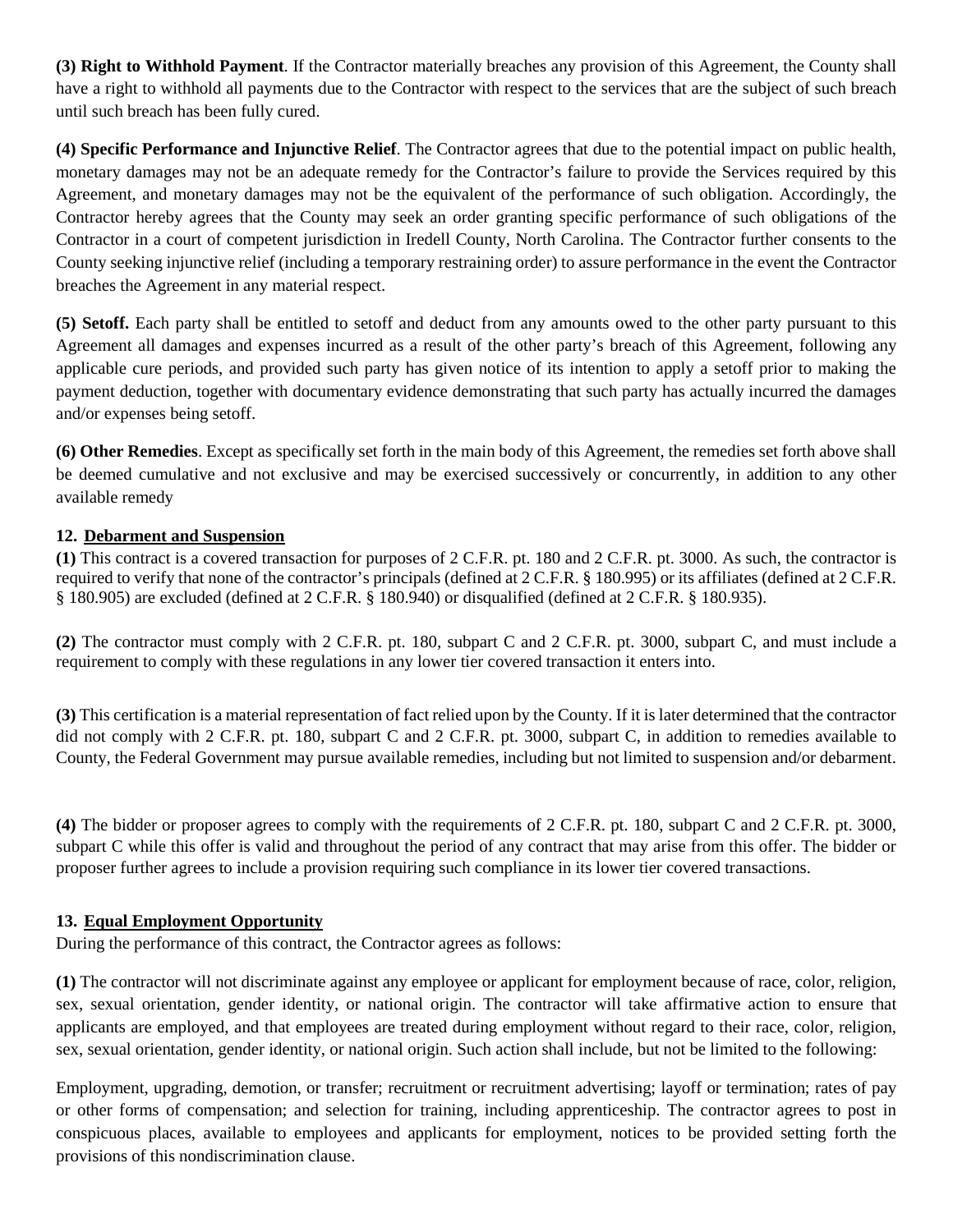**(2)** The contractor will, in all solicitations or advertisements for employees placed by or on behalf of the contractor, state that all qualified applicants will receive consideration for employment without regard to race, color, religion, sex, sexual orientation, gender identity, or national origin.

**(3)** The contractor will not discharge or in any other manner discriminate against any employee or applicant for employment because such employee or applicant has inquired about, discussed, or disclosed the compensation of the employee or applicant or another employee or applicant. This provision shall not apply to instances in which an employee who has access to the compensation information of other employees or applicants as a part of such employee's essential job functions discloses the compensation of such other employees or applicants to individuals who do not otherwise have access to such information, unless such disclosure is in response to a formal complaint or charge, in furtherance of an investigation, proceeding, hearing, or action, including an investigation conducted by the employer, or is consistent with the contractor's legal duty to furnish information.

**(4)** The contractor will send to each labor union or representative of workers with which he has a collective bargaining agreement or other contract or understanding, a notice to be provided advising the said labor union or workers' representatives of the contractor's commitments under this section, and shall post copies of the notice in conspicuous places available to employees and applicants for employment.

**(5)** The contractor will comply with all provisions of Executive Order 11246 of September 24, 1965, and of the rules, regulations, and relevant orders of the Secretary of Labor.

**(6)** The contractor will furnish all information and reports required by Executive Order 11246 of September 24, 1965, and by rules, regulations, and orders of the Secretary of Labor, or pursuant thereto, and will permit access to his books, records, and accounts by the administering agency and the Secretary of Labor for purposes of investigation to ascertain compliance with such rules, regulations, and orders.

**(7)** In the event of the contractor's noncompliance with the nondiscrimination clauses of this contract or with any of the said rules, regulations, or orders, this contract may be canceled, terminated, or suspended in whole or in part and the contractor may be declared ineligible for further Government contracts or federally assisted construction contracts in accordance with procedures authorized in Executive Order 11246 of September 24, 1965, and such other sanctions may be imposed and remedies invoked as provided in Executive Order 11246 of September 24, 1965, or by rule, regulation, or order of the Secretary of Labor, or as otherwise provided by law.

**(8)** The contractor will include the portion of the sentence immediately preceding paragraph (1) and the provisions of paragraphs (1) through (8) in every subcontract or purchase order unless exempted by rules, regulations, or orders of the Secretary of Labor issued pursuant to section 204 of Executive Order 11246 of September 24, 1965, so that such provisions will be binding upon each subcontractor or vendor. The contractor will take such action with respect to any subcontract or purchase order as the administering agency may direct as a means of enforcing such provisions, including sanctions for noncompliance:

Provided*,* however, that in the event a contractor becomes involved in, or is threatened with, litigation with a subcontractor or vendor as a result of such direction by the administering agency, the contractor may request the United States to enter into such litigation to protect the interests of the United States.

The applicant further agrees that it will be bound by the above equal opportunity clause with respect to its own employment practices when it participates in federally assisted construction work: *Provided,* That if the applicant so participating is a State or local government, the above equal opportunity clause is not applicable to any agency, instrumentality or subdivision of such government which does not participate in work on or under the contract.

The applicant agrees that it will assist and cooperate actively with the administering agency and the Secretary of Labor in obtaining the compliance of contractors and subcontractors with the equal opportunity clause and the rules, regulations, and relevant orders of the Secretary of Labor, that it will furnish the administering agency and the Secretary of Labor such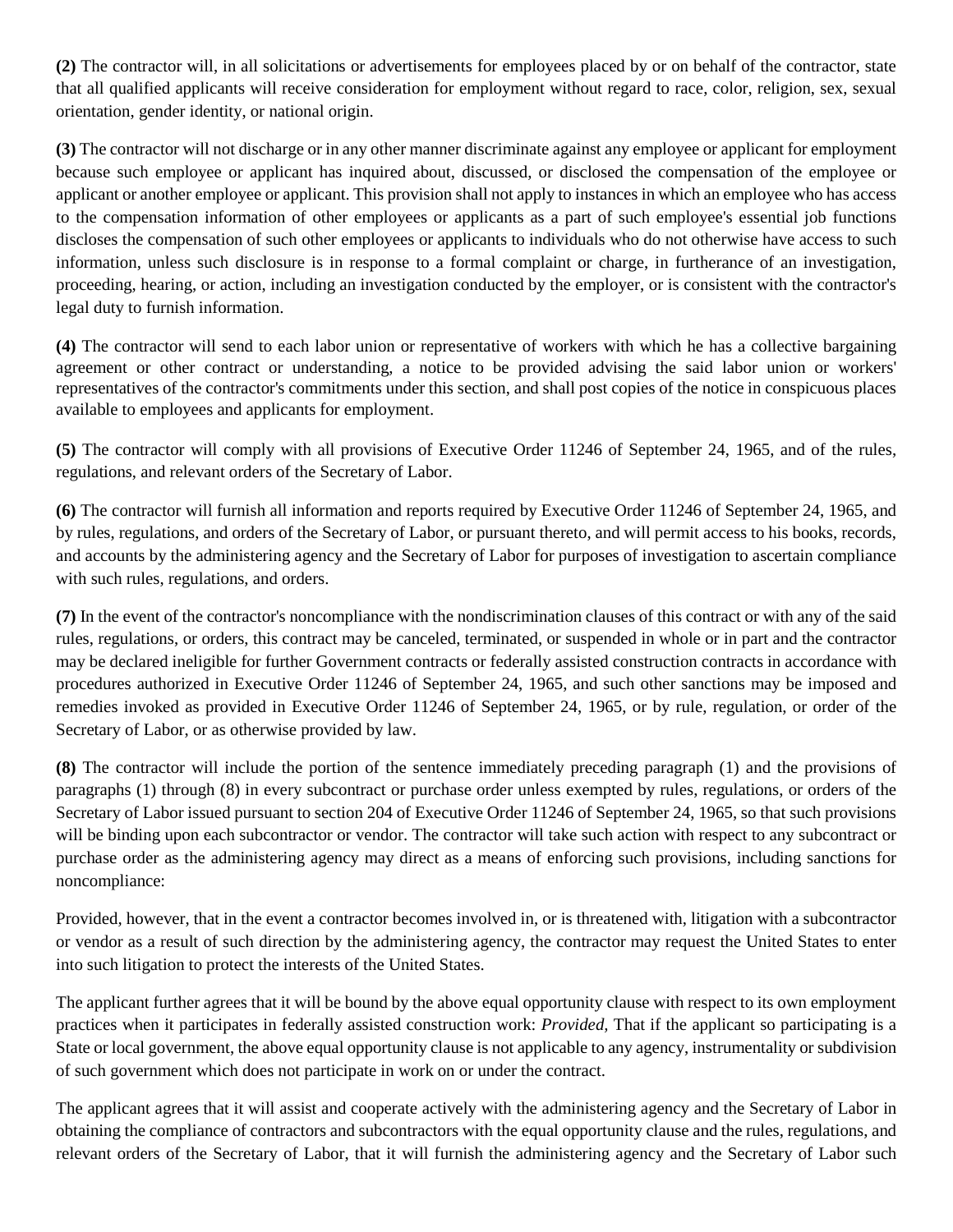information as they may require for the supervision of such compliance, and that it will otherwise assist the administering agency in the discharge of the agency's primary responsibility for securing compliance.

The applicant further agrees that it will refrain from entering into any contract or contract modification subject to Executive Order 11246 of September 24, 1965, with a contractor debarred from, or who has not demonstrated eligibility for, Government contracts and federally assisted construction contracts pursuant to the Executive Order and will carry out such sanctions and penalties for violation of the equal opportunity clause as may be imposed upon contractors and subcontractors by the administering agency or the Secretary of Labor pursuant to Part II, Subpart D of the Executive Order. In addition, the applicant agrees that if it fails or refuses to comply with these undertakings, the administering agency may take any or all of the following actions: Cancel, terminate, or suspend in whole or in part this grant (contract, loan, insurance, guarantee); refrain from extending any further assistance to the applicant under the program with respect to which the failure or refund occurred until satisfactory assurance of future compliance has been received from such applicant; and refer the case to the Department of Justice for appropriate legal proceedings.

#### **14. Davis-Bacon Requirements**

**(1)** All transactions regarding this contract shall be done in compliance with the Davis-Bacon Act (40 U.S.C. 3141-3144, and 3146-3148) and the requirements of 29 C.F.R. pt. 5 as may be applicable. The contractor shall comply with 40 U.S.C. 3141-3144, and 3146-3148 and the requirements of 29 C.F.R. pt. 5 as applicable.

**(2)** Contractors are required to pay wages to laborers and mechanics at a rate not less than the prevailing wages specified in a wage determination made by the Secretary of Labor.

**(3)** Additionally, contractors are required to pay wages not less than once a week.

#### **15. Copeland "Anti-Kickback" Act**

**(1) Contractor.** The contractor shall comply with 18 U.S.C. § 874, 40 U.S.C. § 3145, and the requirements of 29 C.F.R. pt. 3 as may be applicable, which are incorporated by reference into this contract.

**(2) Subcontracts.** The contractor or subcontractor shall insert in any subcontracts the clause above and such other clauses as FEMA may by appropriate instructions require, and also a clause requiring the subcontractors to include these clauses in any lower tier subcontracts. The prime contractor shall be responsible for the compliance by any subcontractor or lower tier subcontractor with all of these contract clauses.

**(3) Breach.** A breach of the contract clauses above may be grounds for termination of the contract, and for debarment as a contractor and subcontractor as provided in 29 C.F.R. § 5.12."

#### **16. Contract Work Hours and Safety Standards Act (40 U.S.C. 3701-3708)**

Where applicable, all contracts awarded in excess of \$100,000 that involve the employment of mechanics or laborers must be in compliance with 40 U.S.C. 3702 and 3704, as supplemented by Department of Labor regulations (29 CFR Part 5).

**(1) Overtime requirements.** No contractor or subcontractor contracting for any part of the contract work which may require or involve the employment of laborers or mechanics shall require or permit any such laborer or mechanic in any workweek in which he or she is employed on such work to work in excess of forty hours in such workweek unless such laborer or mechanic receives compensation at a rate not less than one and one-half times the basic rate of pay for all hours worked in excess of forty hours in such workweek.

**(2) Violation; liability for unpaid wages; liquidated damages.** In the event of any violation of the clause set forth in paragraph (b) (1) of this section the contractor and any subcontractor responsible therefor shall be liable for the unpaid wages. In addition, such contractor and subcontractor shall be liable to the United States (in the case of work done under contract for the District of Columbia or a territory, to such District or to such territory), for liquidated damages. Such liquidated damages shall be computed with respect to each individual laborer or mechanic, including watchmen and guards, employed in violation of the clause set forth in paragraph (b) (1) of this section, in the sum of \$26 for each calendar day on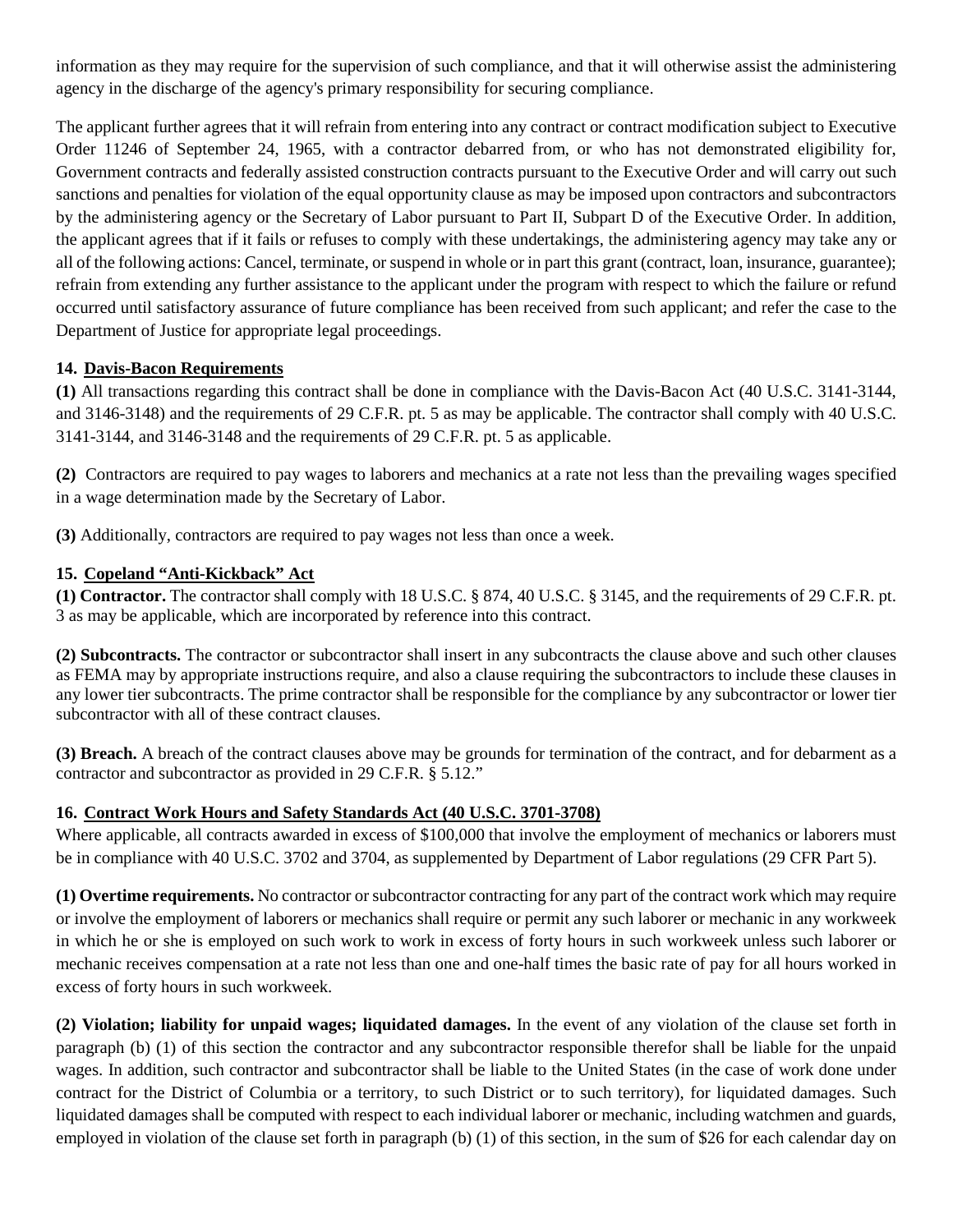which such individual was required or permitted to work in excess of the standard workweek of forty hours without payment of the overtime wages required by the clause set forth in paragraph (b) (1) of this section.

**(3) Withholding for unpaid wages and liquidated damages.** The Owner shall upon its own action or upon written request of an authorized representative of the Department of Labor withhold or cause to be withheld, from any moneys payable on account of work performed by the contractor or subcontractor under any such contract or any other Federal contract with the same prime contractor, or any other federally-assisted contract subject to the Contract Work Hours and Safety Standards Act, which is held by the same prime contractor, such sums as may be determined to be necessary to satisfy any liabilities of such contractor or subcontractor for unpaid wages and liquidated damages as provided in the clause set forth in paragraph (b)(2) of this section.

**(4) Subcontracts.** The contractor or subcontractor shall insert in any subcontracts the clauses set forth in paragraph (b)(1) through (4) of this section and also a clause requiring the subcontractors to include these clauses in any lower tier subcontracts. The prime contractor shall be responsible for compliance by any subcontractor or lower tier subcontractor with the clauses set forth in paragraphs  $(b)(1)$  through  $(4)$  of this section.

#### **17. Rights to Inventions Made Under a Contract or Agreement**

#### *Patent and Rights in Data*

Contracts involving experimental, developmental, or research work.

The term "subject data" used in this clause means recorded information, whether or not copyrighted, that is delivered or specified to be delivered under the contract. The term includes graphic or pictorial delineation in media such as drawings or photographs; text in specifications or related performance or design-type documents; machine forms such as punched cards, magnetic tape, or computer memory printouts; and information retained in computer memory. Examples include, but are not limited to, computer software, engineering drawings and associated lists, specifications, standards, process sheets, manuals, technical reports, catalog item identifications, and related information. The term "subject data" does not include financial reports, cost analyses, and similar information incidental to contract administration.

**Rights in Data** - The following requirements apply to each contract involving experimental, developmental or research work:

The following restrictions apply to all subject data first produced in the performance of the contract to which this Attachment has been added:

**(1)** Except for its own internal use, the Purchaser or Contractor may not publish or reproduce subject data in whole or in part, or in any manner or form, nor may the Purchaser or Contractor authorize others to do so, without the written consent of the Federal Government, until such time as the Federal Government may have either released or approved the release of such data to the public; this restriction on publication, however, does not apply to any contract with an academic institution. In accordance with 49 CFR § 18.34 and 49 CFR § 19.36, the Federal Government reserves a royalty-free, non-exclusive and irrevocable license to reproduce, publish, or otherwise use, and to authorize others to use, for "Federal Government purposes," any subject data or copyright described in subsections  $(2)(b)(i)$  and  $(2)(b)(ii)$  of this clause below. As used in the previous sentence, "for Federal Government purposes," means use only for the direct purposes of the Federal Government. Without the copyright owner's consent, the Federal Government may not extend its Federal license to any other party.

**(2)** Any subject data developed under that contract, whether or not a copyright has been obtained; and

**(3)** Any rights of copyright purchased by the Purchaser or Contractor using Federal assistance in whole or in part.

**(4)** When federal assistance is awarded for experimental, developmental, or research work, it is the general intention to increase knowledge available to the public rather than to restrict the benefits resulting from the work to participants in that work. Therefore, unless determined otherwise, the Purchaser and the Contractor performing experimental, developmental, or research work required by the underlying contract to which this Attachment is added agree to make available to the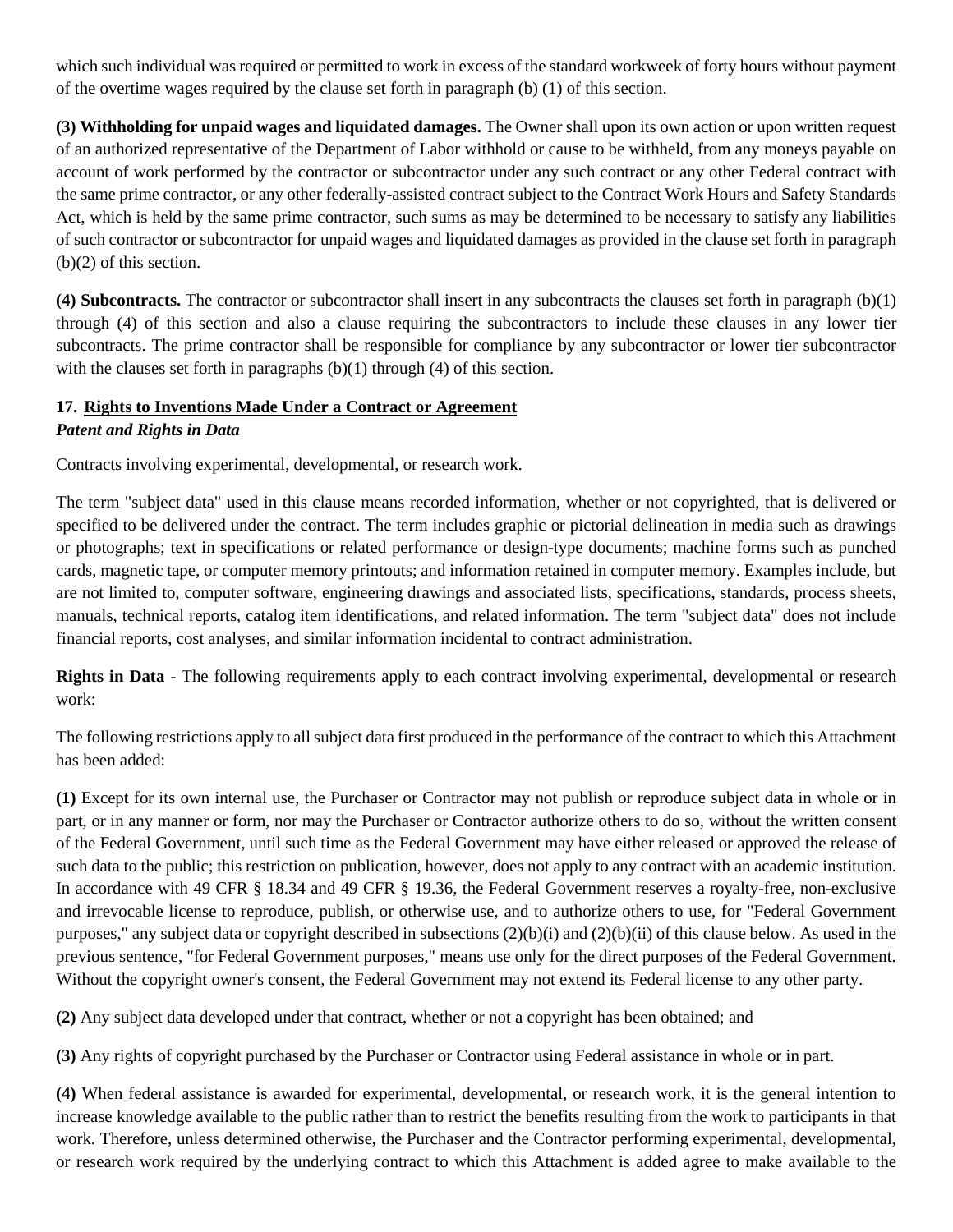public, either the license in the copyright to any subject data developed in the course of that contract or a copy of the subject data first produced under the contract for which a copyright has not been obtained. If the experimental, developmental, or research work, which is the subject of the underlying contract, is not completed for any reason whatsoever, all data developed under that contract shall become subject data as defined in subsection (a) of this clause and shall be delivered as the Federal Government may direct. This subsection (c), however, does not apply to adaptations of automatic data processing equipment or programs for the Purchaser or Contractor's use whose costs are financed in whole or in part with Federal assistance.

**(5)** Unless prohibited by state law, upon request by the Federal Government, the Purchaser and the Contractor agree to indemnify, save, and hold harmless the Federal Government, its officers, agents, and employees acting within the scope of their official duties against any liability, including costs and expenses, resulting from any willful or intentional violation by the Purchaser or Contractor of proprietary rights, copyrights, or right of privacy, arising out of the publication, translation, reproduction, delivery, use, or disposition of any data furnished under that contract. Neither the Purchaser nor the Contractor shall be required to indemnify the Federal Government for any such liability arising out of the wrongful act of any employee, official, or agents of the Federal Government.

**(6)** Nothing contained in this clause regarding rights in data shall imply a license to the Federal Government under any patent or be construed as affecting the scope of any license or other right otherwise granted to the Federal Government under any patent.

**(7)** Data developed by the Purchaser or Contractor and financed entirely without the use of Federal assistance that has been incorporated into work required by the underlying contract to which this Attachment has been added is exempt from the requirements of subsections (b), (c), and (d) of this clause, provided that the Purchaser or Contractor identifies that data in writing at the time of delivery of the contract work.

**(8)** Unless determined otherwise, the Contractor agrees to include these requirements in each subcontract for experimental, developmental, or research work financed in whole or in part with Federal assistance.

**(9)** Unless the Federal Government later makes a contrary determination in writing, irrespective of the Contractor 's status (i.e., a large business, small business, state government or state instrumentality, local government, nonprofit organization, institution of higher education, individual, etc.), the Purchaser and the Contractor agree to take the necessary actions to provide those rights in that invention due the Federal Government as described in U.S. Department of Commerce regulations, "Rights to Inventions Made by Nonprofit Organizations and Small Business Firms Under Government Grants, Contracts and Cooperative Agreements," 37 CFR Part 401.

**(10)** The Contractor also agrees to include these requirements in each subcontract for experimental, developmental, or research work financed in whole or in part with Federal assistance.

**Patent Rights** - The following requirements apply to each contract involving experimental, developmental, or research work:

**(1)** General - If any invention, improvement, or discovery is conceived or first actually reduced to practice in the course of or under the contract to which this Attachment has been added, and that invention, improvement, or discovery is patentable under the laws of the United States of America or any foreign country, the Purchaser and Contractor agree to take actions necessary to provide immediate notice and a detailed report to the party at a higher tier.

**(2)** Unless the Federal Government later makes a contrary determination in writing, irrespective of the Contractor 's status (a large business, small business, state government or state instrumentality, local government, nonprofit organization, institution of higher education, individual), the Purchaser and the Contractor agree to take the necessary actions to provide those rights in that invention due the Federal Government as described in U.S. Department of Commerce regulations, "Rights to Inventions Made by Nonprofit Organizations and Small Business Firms Under Government Grants, Contracts and Cooperative Agreements," 37 CFR Part 401.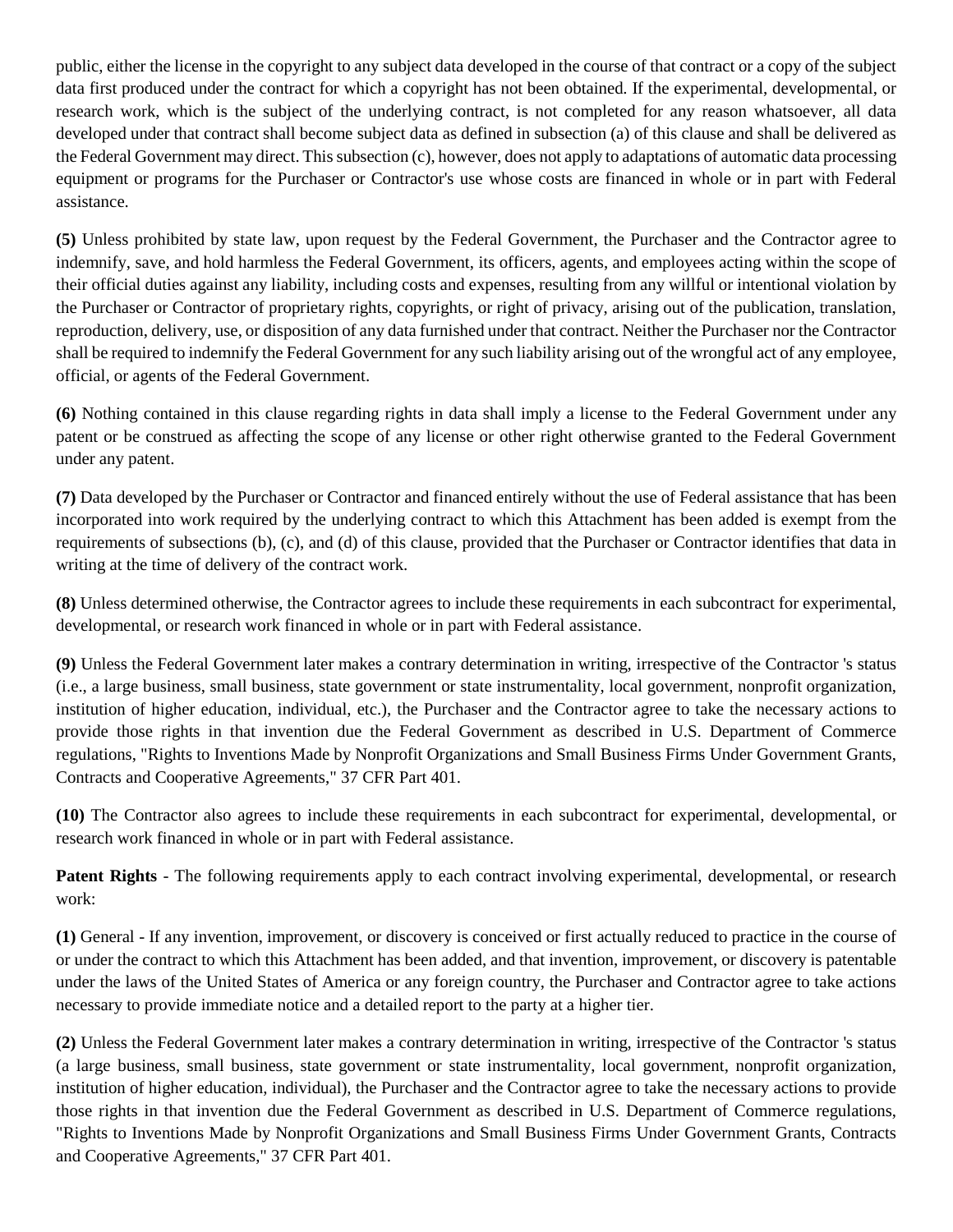**(3)** The Contractor also agrees to include the requirements of this clause in each subcontract for experimental, developmental, or research work financed in whole or in part with Federal assistance.

#### **18. Procurement of Recovered Materials**

**(1)** In the performance of this contract, the Contractor shall make maximum use of products containing recovered materials that are EPA-designated items unless the product cannot be acquired:

• Competitively within a timeframe providing for compliance with the contract performance schedule.

- Meeting contract performance requirements.
- At a reasonable price.

**(2)** Information about this requirement, along with the list of EPA-designated items, is available at EPA's Comprehensive Procurement Guidelines web site, https://www.epa.gov/smm/comprehensive- procurement-guideline-cpg-program.

**(3)** The Contractor also agrees to comply with all other applicable requirements of Section 6002 of the Solid Waste Disposal Act."

#### **19. Safeguarding Personal Identifiable Information**:

Contracto**r** will take reasonable measures to safeguard protected personally identifiable information and other information designated as sensitive by the awarding agency or is considered sensitive consistent with applicable federal, state, and/or local laws regarding privacy and obligations of confidentiality.

#### **20. DHS Seal, Logo, and Flags**

The Contractor shall not use the DHS seal(s), logos, crests, or reproductions of flags or likenesses of DHS agency officials without pre-approval by the specific federal agency.

#### **21. Byrd Anti-Lobbying Amendment**

Contractors who apply or bid for an award of \$100,000 or more shall file the required certification. Each tier certifies to the tier above that it will not and has not used Federal appropriated funds to pay any person or organization for influencing or attempting to influence an officer or employee of any agency, a Member of Congress, officer or employee of Congress, or an employee of a Member of Congress in connection with obtaining any Federal contract, grant, or any other award covered by 31 U.S.C. § 1352. Each tier shall also disclose any lobbying with non-Federal funds that takes place in connection with obtaining any Federal award. Such disclosures are forwarded from tier to tier up to the recipient who in turn will forward the certification(s) to the awarding agency.

#### **22. Compliance with Federal Law, Regulations, and Executive Orders**

This is an acknowledgement that Federal assistance will be used to fund all or a portion of the contract. The contractor will comply with all applicable Federal law, regulations, executive orders, Grant policies, procedures, and directives.